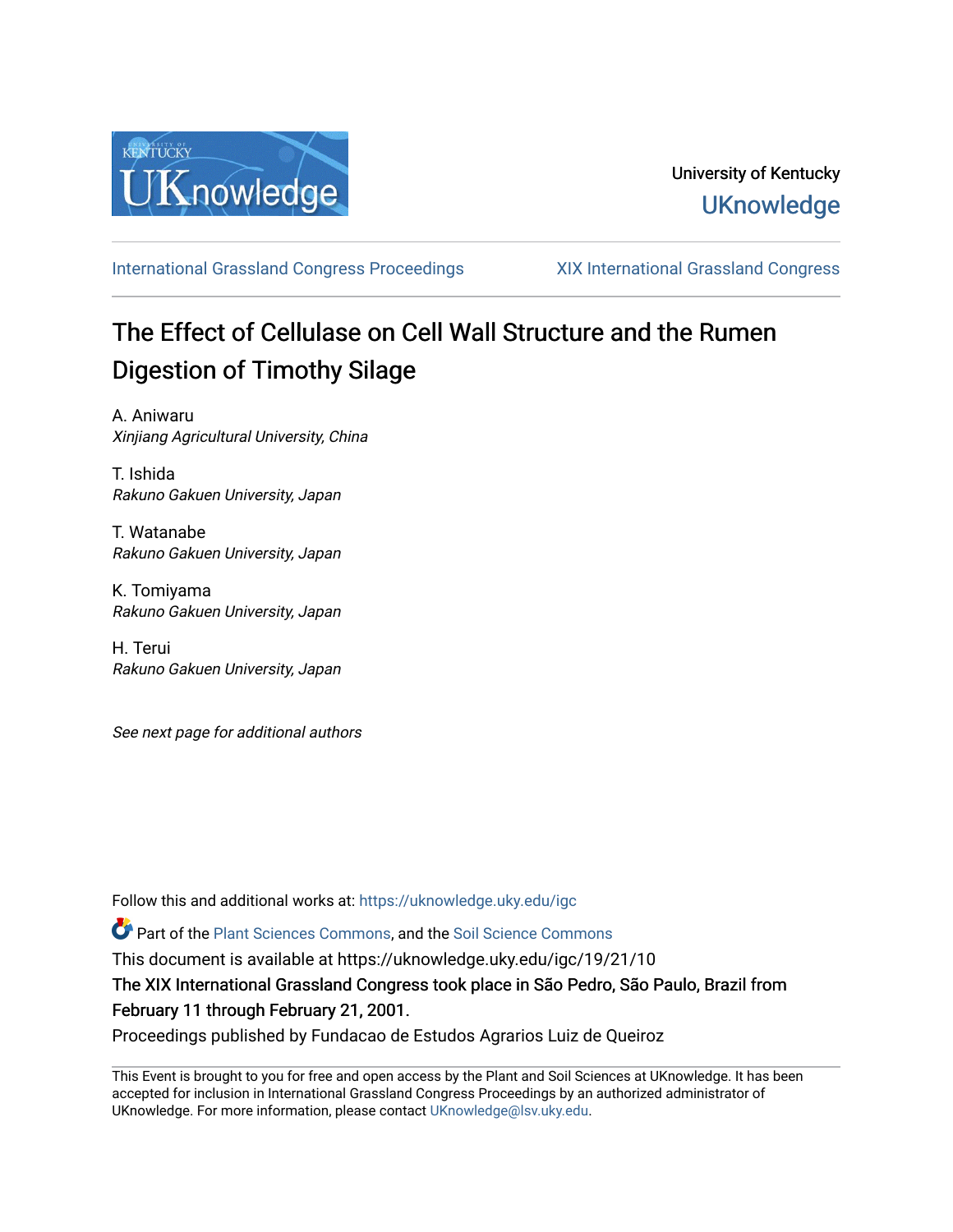## Presenter Information

A. Aniwaru, T. Ishida, T. Watanabe, K. Tomiyama, H. Terui, K. Ataku, and L. E. Chase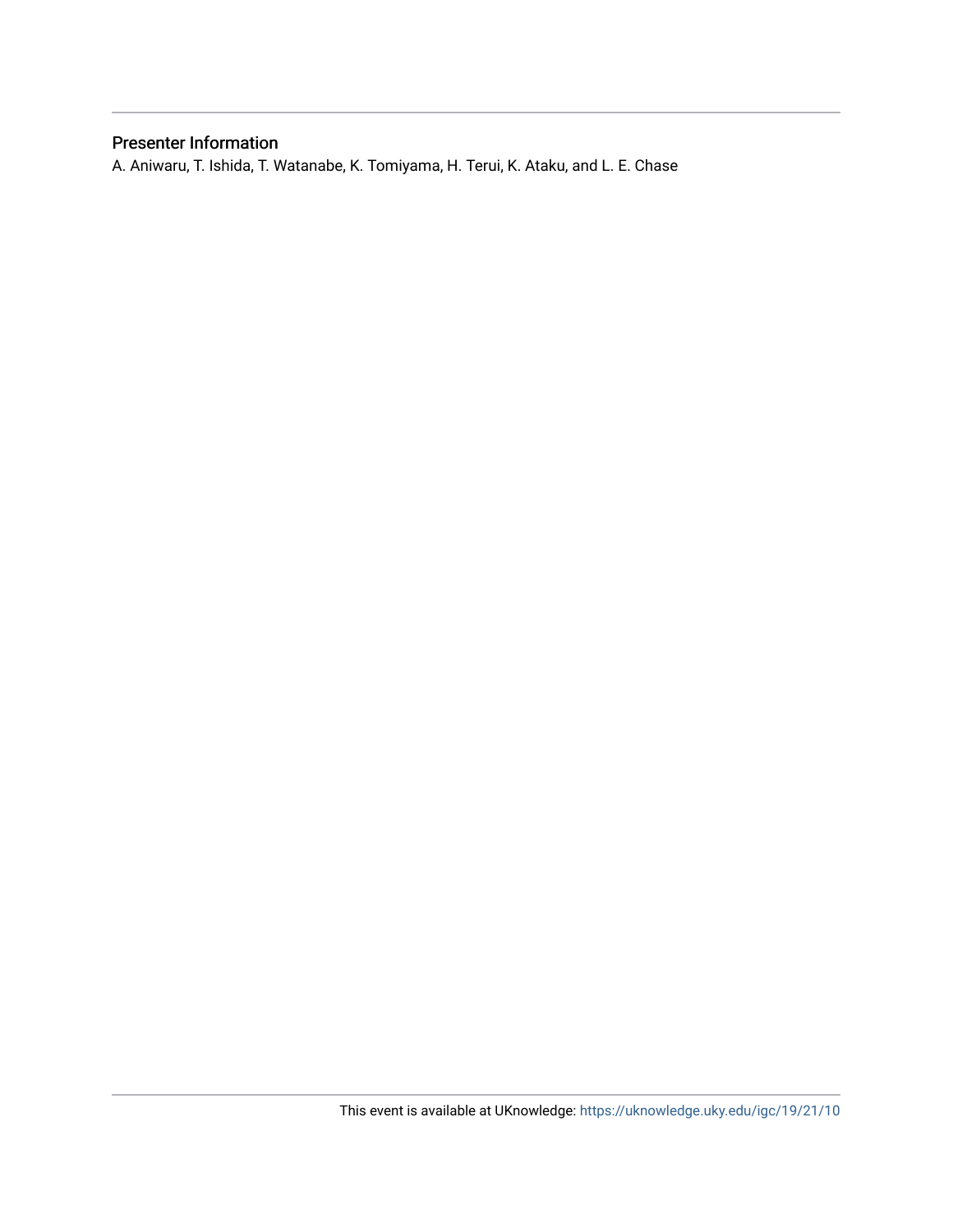## **THE EFFECT OF CELLULASE ON CELL WALL STRUCTUE AND THE RUMEN DIGESTION OF TIMOTHY SILAGE**

A.Aniwaru<sup>1</sup>, T.Ishida, T. Watanabe, K.Tomiyama, H.Terui, K.Ataku, and L.E.Chase<sup>2</sup>. Rakuno Gakuen University, Hokkaido, 069-8501 JAPAN. <sup>1</sup>Xinjiang Agricultural University, Urumqi,Xinjiang Uygur, China. <sup>2</sup>Cornell University, Ithaca, NY 14853, USA.

#### **Abstract**

 The objective of this study was to determine the effect of additives on the structure changes of related tissues during the ensiling process and the rumen digestion of timothy. In the first cut-timothy, the addition of LC+AC improved the fermentation qualities of the silage. Addition of celulase resulted in significant decreases in NDF, ADF, cellulose, and hemicellulose content. SEM examination of the samples suggests that the degradation of parenchymal tissues was enhanced by the cellulase, but no significant differences were observed among the additives in the rumen digestion. The NDF and cellulose digestibility of the AC- and LC+AC-treated silages were lower than those of the other silages. In the second one, after digestion in the rumen, there was a marked loss of inner parenchymal tissues in ACand LC+AC-treated silages.

**Keywords:** Additives, timothy, silage, scanning electron microscope, tissue structure.

#### **Introduction**

 There have been many studies on the effects of additives such as *Acremonium* cellulase and lactic acid bacteria on the degradation of nutrients and changes in plant tissue structure during the ensiling process(McDonald et al.,1991; Ataku et al.,1993; Aniwaru et al., 1997 and 1999). However, there are insufficient informations on the effect of cellulase on changes in plant tissue structures during the silage fermentation and its digestion in the rumen. The objective of this study was to determine the effect of additives on the digestibility of timothy silage and the structure changes of related tissues both in the silos and in the rumen.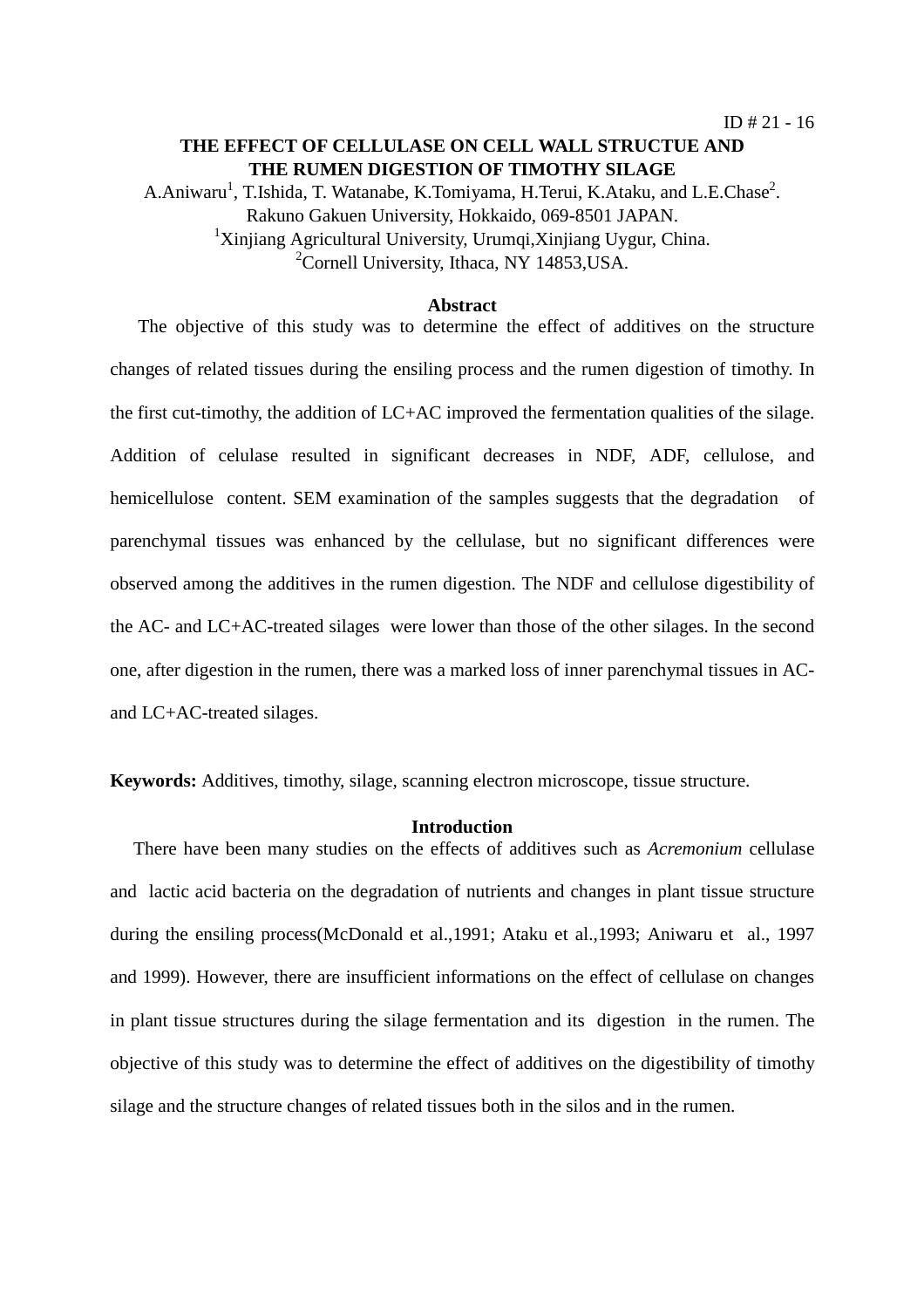#### **Material and Methods**

 First-and second-cut timothy was cut into 2-cm lengths, placed separately into small nylon bags with the ensiling materials, and ensiled in 1-liter experimental silos(8 bags per silo). At the ensiling, various additives were mixed with ensiling materials with a spray. The treatments included  $0.02$ gkg<sup>-1</sup> of microbial( *Lactobacillus casei*) inoculant(LC), 0.1 gkg<sup>-1</sup> of cellulase additive derived from *Acremonium celluloyticus*(AC),  $0.02$ gkg<sup>-1</sup> of LC and  $0.1$ gkg<sup>-1</sup> of AC (LC+C), and  $3gkg^{-1}$  of formic acid (FA). No additives were mixed in the control silage. Each treatment was duplicated and ensiled for 50 d, after which half of the samples were frozen in their nylon bags and preserved until scanning electron microscope(SEM) examination. The other half of the samples and grass were put in the rumen of a cow for 48 h, then removed and frozen. All of the samples were examined with SEM and cell wall components were analyzed.

#### **Results and Discussion**

 In the first cut-timothy, the addition of LC+AC improved the fermentation qualities of the silage. Addition of AC both and LC+AC resulted in significant decreases in neutral detergent fiber(NDF), acid detergent fiber(ADF), cellulose, and hemicellulose content. SEM examination of the samples suggests that the degradation of parenchymal tissues was enhanced by the cellulase, but no significant differences were observed among the additives during the rumen digestion. The NDF and cellulose digestibility of the AC- and LC+ACtreated silages were lower than those of the other silages.

In the second cut timothy, vascular bundles in the control treatment, LC, AC and LC +AC treatments remained forms like a peninsula, but no changes in the FA treatment. After digestion in the rumen, there was a marked loss of inner parenchymal tissues in AC- and LC +AC-treated silages, but no significant changes were observed in the untreated the control silage.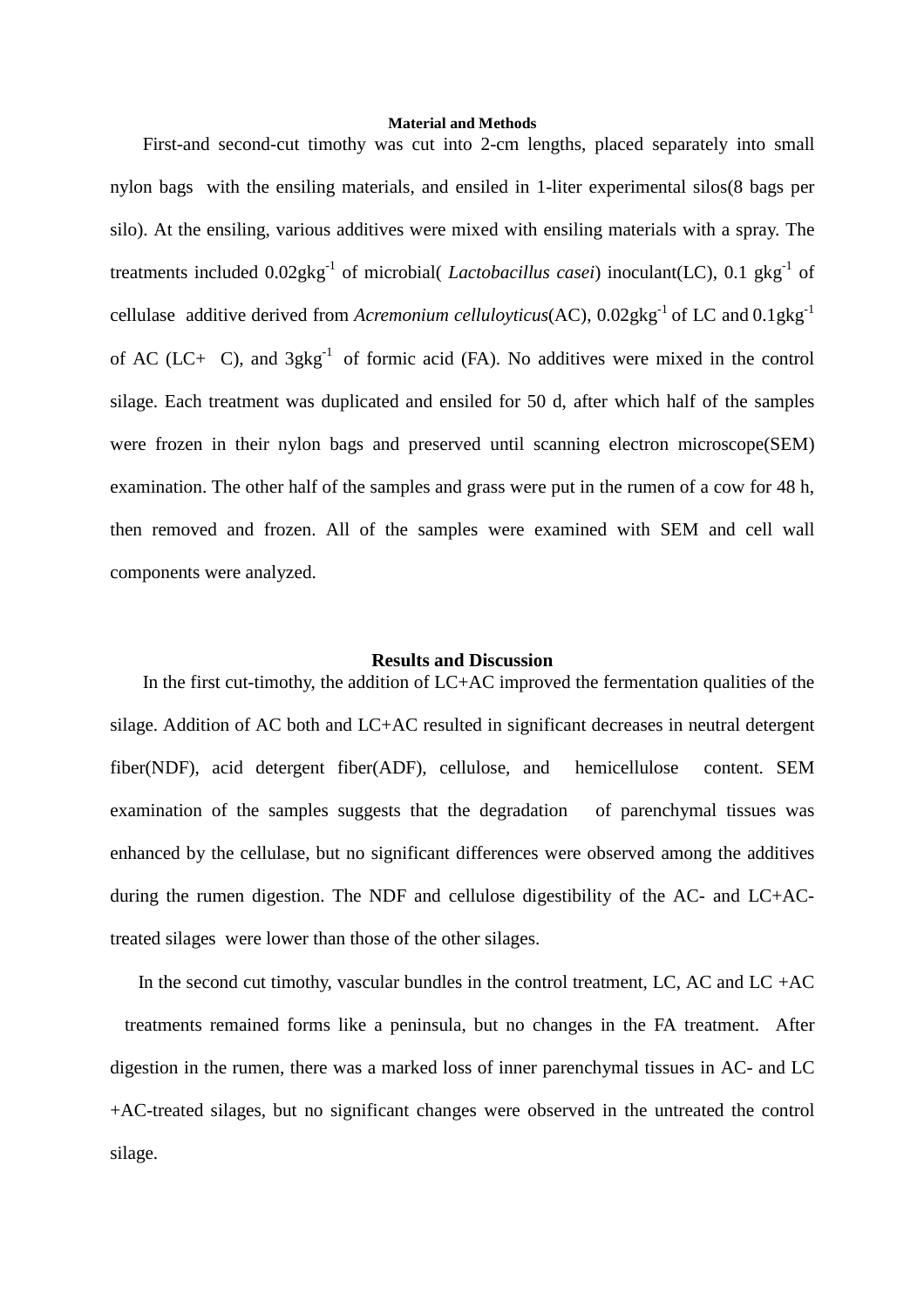### **References**

**Aniwaru A., Ataku K., Okamoto M., Narasaki N.** (1999). Effect of ensiling with Acremonium cellulase, lactic acid bacteria and formic acid on in vitro dry matter digestibility, cell wall constituents and tissue structure of timothy and alfalfa. 9 th International conference forage conservation.pp.190-191.

**Aniwaru A., Okamoto M., Yoshihira T., Ataku K. and Narasaki N.** (1997). Effects of ensiling with Acremonium cellulase, lactic acid bacteria and formic acid on tissue structure of timothy and alfalfa. AJAS. **10**:593-598.

**Ataku K., No E., Narasaki N. and Chase L.** (1993). Effects of the addition of cellulase derived from *Acremonium cellulolyticus* on silage fermentation. Silage Research 1993. pp.95-96.

**McDonald P., Henderson A. R., Heron S. J. E.** (1991). The biochemistry of silage. 2nd ed. Chalcombe Publication. Buck,UK. pp.194-196.

| Cut    | Treatments<br>Additive | Moisture             | CP                | <b>WSC</b>        | <b>NDF</b>            | <b>ADF</b>        | ADL              | <b>CEL</b>                         | <b>HEM</b>           |  |  |
|--------|------------------------|----------------------|-------------------|-------------------|-----------------------|-------------------|------------------|------------------------------------|----------------------|--|--|
|        |                        | $(gkg^{-1}DM)$       |                   |                   |                       |                   |                  |                                    |                      |  |  |
| First  | Control                | 826Aa                | 86Bc              | 08 <sup>BC</sup>  | $722$ Aa              | $476$ Aa          | 59a              | $416$ <sup>Aa</sup>                | $246$ <sup>Aba</sup> |  |  |
|        | LC                     | $805$ <sub>BCc</sub> | $115^{Ab}$        | 08 <sub>Bbc</sub> | $711$ ABa<br>b        | 438 <sup>Bb</sup> | 54 <sup>ab</sup> | 384 <sup>BCb</sup>                 | 273Ab                |  |  |
|        | AC                     | 824Aa                | 111 <sup>Ab</sup> | $10^{Bbc}$        | 676 <sup>BC</sup>     | 417BCb            | 55ab             | 363CDc                             | 258Abab              |  |  |
|        | $LC+AC$                | 817ABa               | $122$ Aa          | 15 <sub>bb</sub>  | 632 <sup>cd</sup>     | 389 <sup>cc</sup> | 57a              | 332 <sup>Dd</sup>                  | 243 <sub>Ba</sub>    |  |  |
|        | FA                     | 802 <sup>Cb</sup>    | $116$ Aab         | 31 <sup>Aa</sup>  | 694ABb<br>$\mathbf c$ | 425 <sup>bb</sup> | 45 <sup>b</sup>  | 380 <sup>BCb</sup><br>$\mathbf{C}$ | 269Abb               |  |  |
| Second | Control                | 758                  | 114               | 18 <sup>Ch</sup>  | 612AB                 | 367ab             | 55               | 312a                               | 244 <sup>B</sup>     |  |  |
|        | LC                     | 753                  | 132               | $30$ ABa          | 631 <sup>A</sup>      | 369a              | 59               | 309ab                              | 263 <sup>A</sup>     |  |  |
|        | AC                     | 757                  | 136               | $26^{AB}$         | 550 <sup>B</sup>      | 340 <sup>b</sup>  | 58               | 281c                               | $210$ <sup>Cb</sup>  |  |  |
|        | $LC+AC$                | 762                  | 124               | 26AB              | 569 <sup>B</sup>      | 345ab             | 57               | 288b                               | $224$ Ca             |  |  |
|        | FA                     | 749                  | 128               | 48 <sup>A</sup>   | 631 <sup>AB</sup>     | 369a              | 59               | 309ab                              | 261 <sup>A</sup>     |  |  |

**Table 1 -** Chemical composition of silages<sup>1</sup>

 ${}^{1}CP$  – crude protein; WSC – water soluble carboidrate; NDF – neutral detergent fiber; ADF – acid detergent fiber;

Adl – acid detergent lignin; CEL – cellulose (ADF-ADL); HEM – hemicellulose (NDF-ADF).

A,B,C,D :  $p<0.01$ ; a,b,c,d :  $p<0.05$ .